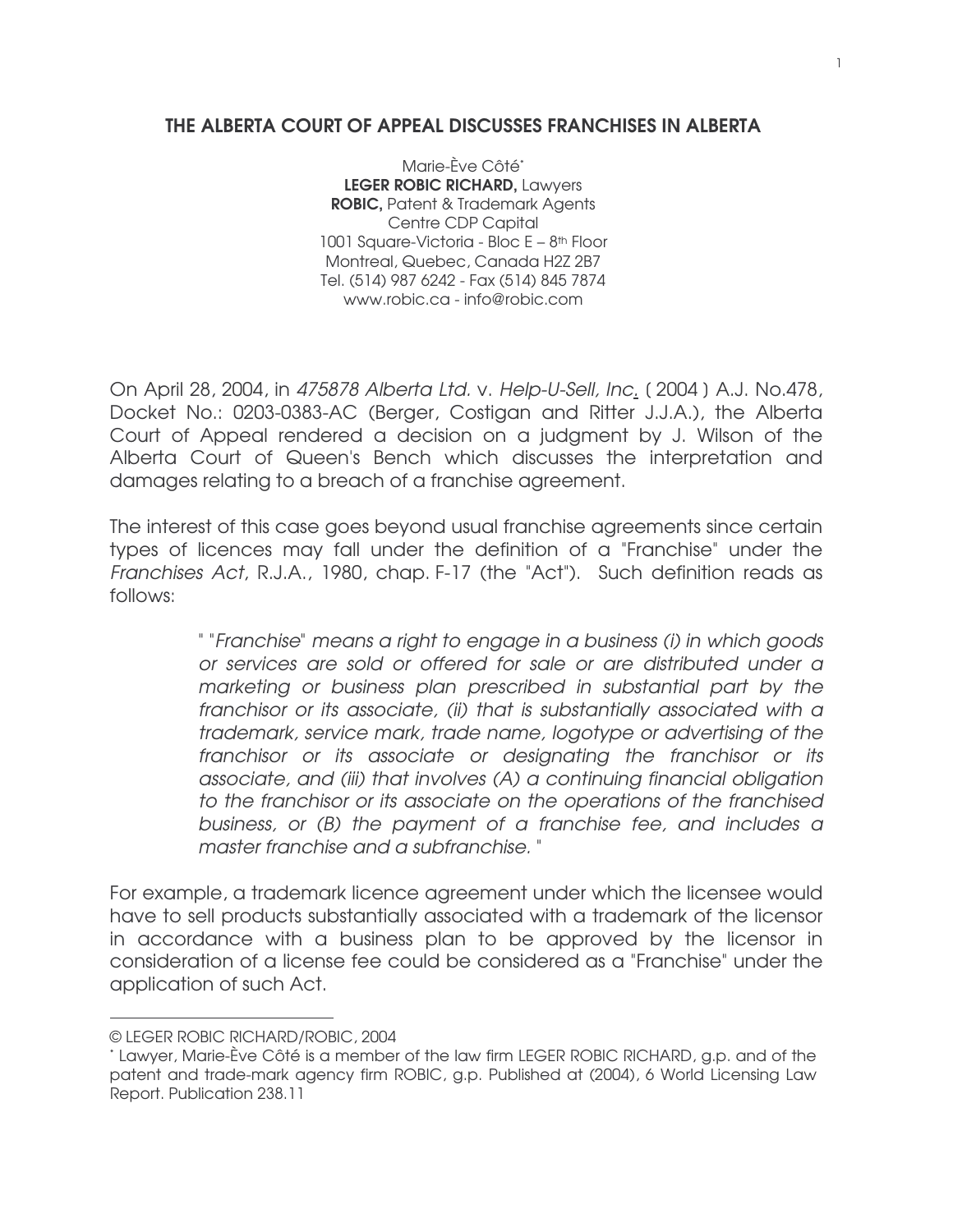## The facts

On October 18, 1990, Help-U-Sell, Inc., a franchising company licensing two types of franchises (i) "Real Estate Franchises" and (ii) "Master Regional Franchises", registered a prospectus with the Alberta Securities Commission to sell real estate franchise agreements in Alberta which registration was valid for a period of one (1) year unless renewed as required under the Act.

A Master Regional Franchise Agreement was entered into on December 6, 1990 between Wayne M. Cholak, as franchisee and Help-U-Sell, Inc., as franchisor (the "Franchise Agreement"), providing the franchisee with the right to sell the franchises in Alberta for an initial term of five (5) years in consideration of a franchise fee. On January 16, 1991, Mr. Cholak's rights under the Franchise Agreement were assigned to 475878 Alberta Ltd. with the consent of Help-U-Sell, Inc. The Franchise Agreement provided that: "the franchise fee is deemed to have been fully earned by the franchisor and can not be refunded to the franchisee except if the franchisor terminates the Franchise Agreement prior to the Initial Training Program". The program was indeed completed by the franchisee which began to market franchises in Alberta thereafter.

On July 16, 1991, the parent company of Help-U-Sell, Inc. entered into a rehabilitation conservatorship under the direction of the New Jersey Insurance Commission, due to financial difficulties. Help-U-Sell, Inc. applied for renewal of the franchise registration, which registration of the prospectus was not renewed by the Alberta Securities Commission because of concerns over the financial viability of the franchisor's parent corporation.

475878 Alberta Ltd. and Wayne M. Cholak (plaintiffs) sought recission of the Franchise Agreement based on the breach of such agreement, and claimed the refund of the franchise fee and damages for loss of profit by filing a statement of claim against Help-U-Sell, Inc., MBL Holding Corporation and S & S Acquisition Corp (defendants).

## Judgement

The trial judge concluded that Help-U-Sell, Inc. did not breach the Franchise Agreement since there was no obligation for Help-U-Sell, Inc. to maintain or renew the registration of the prospectus. At trial, the franchisee's evidence on damages was directed towards establishing loss of profit demonstrated by the testimony of an expert and the judge decided that the loss of profit damages had not been established and found the evidence was too speculative.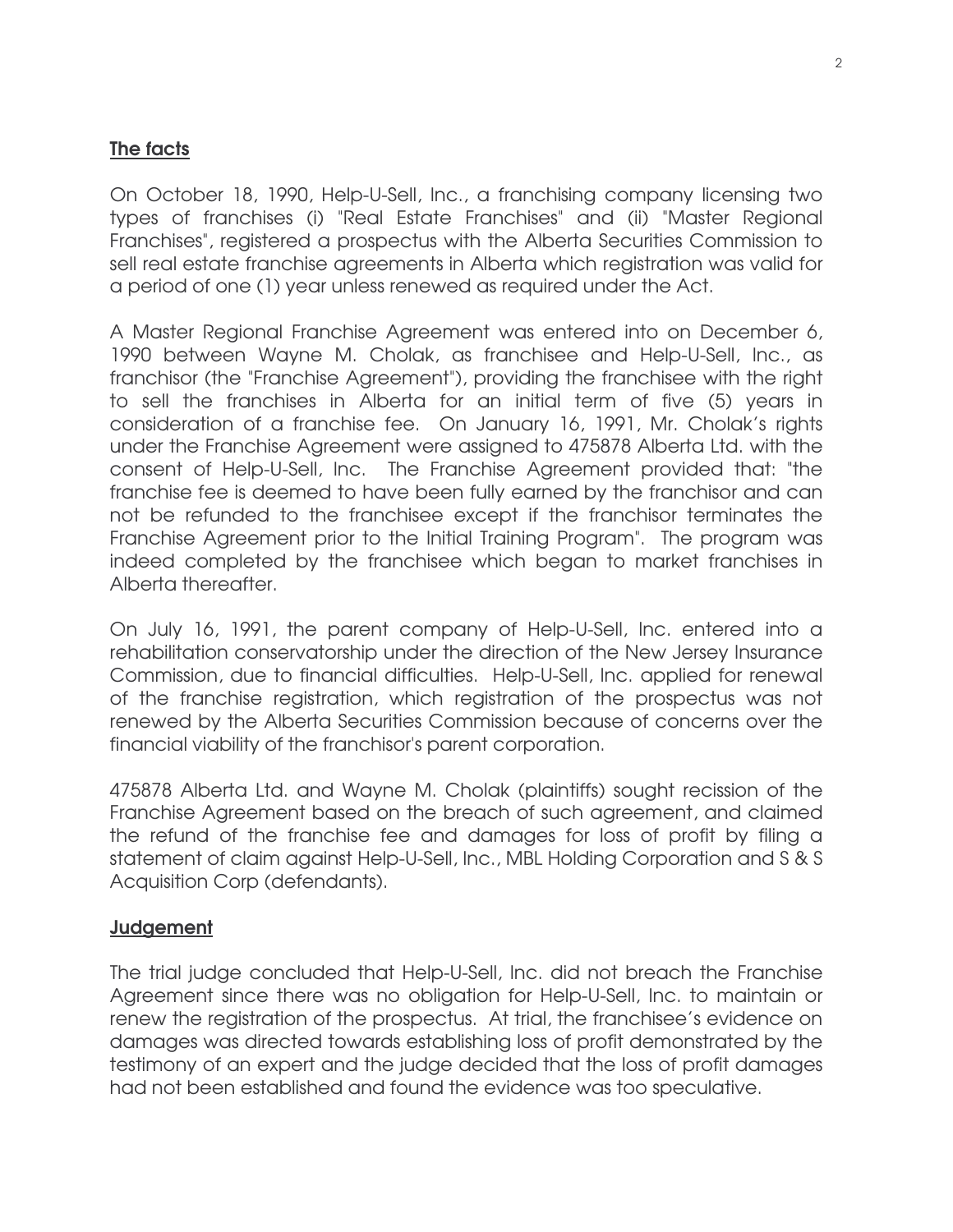475878 Alberta Ltd. and Wayne M. Cholak (the appellants) appealed the dismissal of their action for damages for breach of the Franchise Agreement. The Alberta Court of Appeal had to rule as to whether the Franchise Agreement provided an obligation for Help-U-Sell, Inc. and als (the respondents) to renew the registration of a prospectus and if so, if the appellants incurred damages dues to such non-renewal. An argument was made by the appellants to the effect that the trial judge erred in his interpretation of the Franchise Agreement and claimed reliance damages, which were not pleaded in the statement of claim. The Court mentioned that, at trial, the appellants provided no evidence to support reliance damages and therefore, the respondents led no evidence to meet a reliance damages claim.

Since the Franchise Agreement specifically provides that the franchise fee was "fully earned and non-refundable", the Appeal Court stated that it was doubtful that the franchise fee would be recoverable in any event.

The court finally decided that it was too late to consider a claim for reliance damages. Assuming that no argument was made at trial, the appeal provided no basis and the risk of prejudice to the respondents was marked. Since damages could not be established, the Court ruled that it was unnecessary to consider the liability of the respondents issue and the appeal was dismissed.

## **Conclusion**

This judgement is a good example of a decision relating to the interpretation of contracts and the importance to clearly draft agreements by indicating in writing the exact intentions and obligations of each party.

In order to protect a franchisee against such situation, considering that the registration of prospectus is essential for franchisees to operate in Alberta, it is recommended that franchise agreements provide an obligation for the franchisor, and also a right for the franchisee in case of failure by the franchisor, to maintain such registration. Also, since the renewal of the registration may be at the discretion of the Director of the Alberta Securities Commission and represents a risk for franchisees, franchise agreements could provide that the franchisee be indemnified in the event that the registration is not renewed for any reason, for greater protection of the franchisee.

Moreover, the decision is a reminder that all evidence for damages should be demonstrated and pleaded at trial, since no additional evidence or basis of argument may be made in appeal.